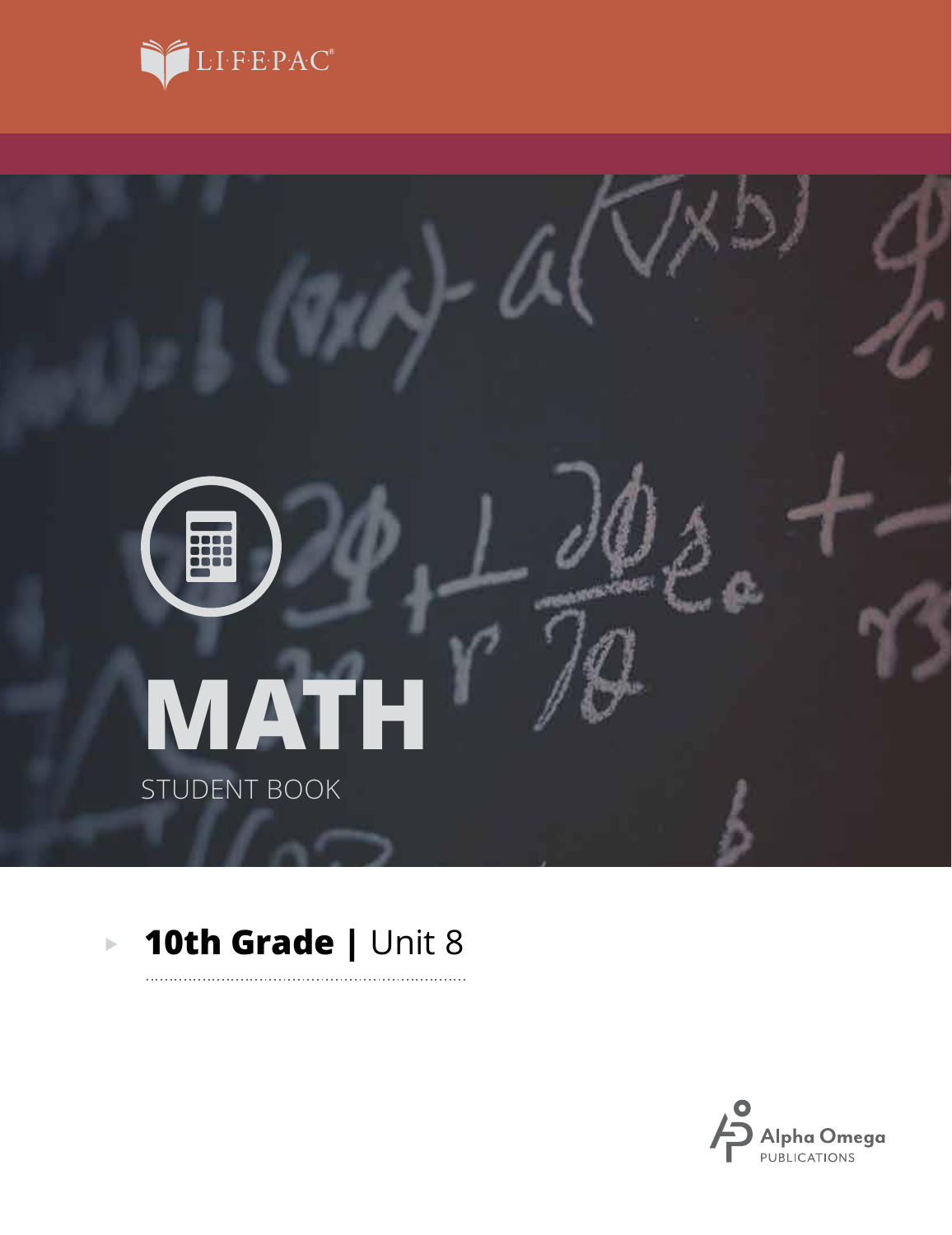# **MATH 1008**

Area and Volume

INTRODUCTION **|3**

## **1. POLYGONS 5**

AREA CONCEPTS **|5** RECTANGLE **|8** PARALLELOGRAM **|12** TRIANGLE **|14** TRAPEZOID **|17** REGULAR POLYGON **|19** AREA COMPARISONS **|21** SELF TEST 1 **|24**

## **2. CIRCLES 27**

CIRCUMFERENCE AND *π* **|27** AREA OF CIRCLE **|31** AREA OF SECTOR **|32** AREA OF SEGMENT **|36** SELF TEST 2 **|40**

## **3. SOLIDS 43**

PRISM **|43** PYRAMID **|47** CYLINDER **|50** CONE **|53** SPHERE **|55** SELF TEST 3 **|57** GLOSSARY **|60**



**LIFEPAC Test is located in the center of the booklet**. Please remove before starting the unit.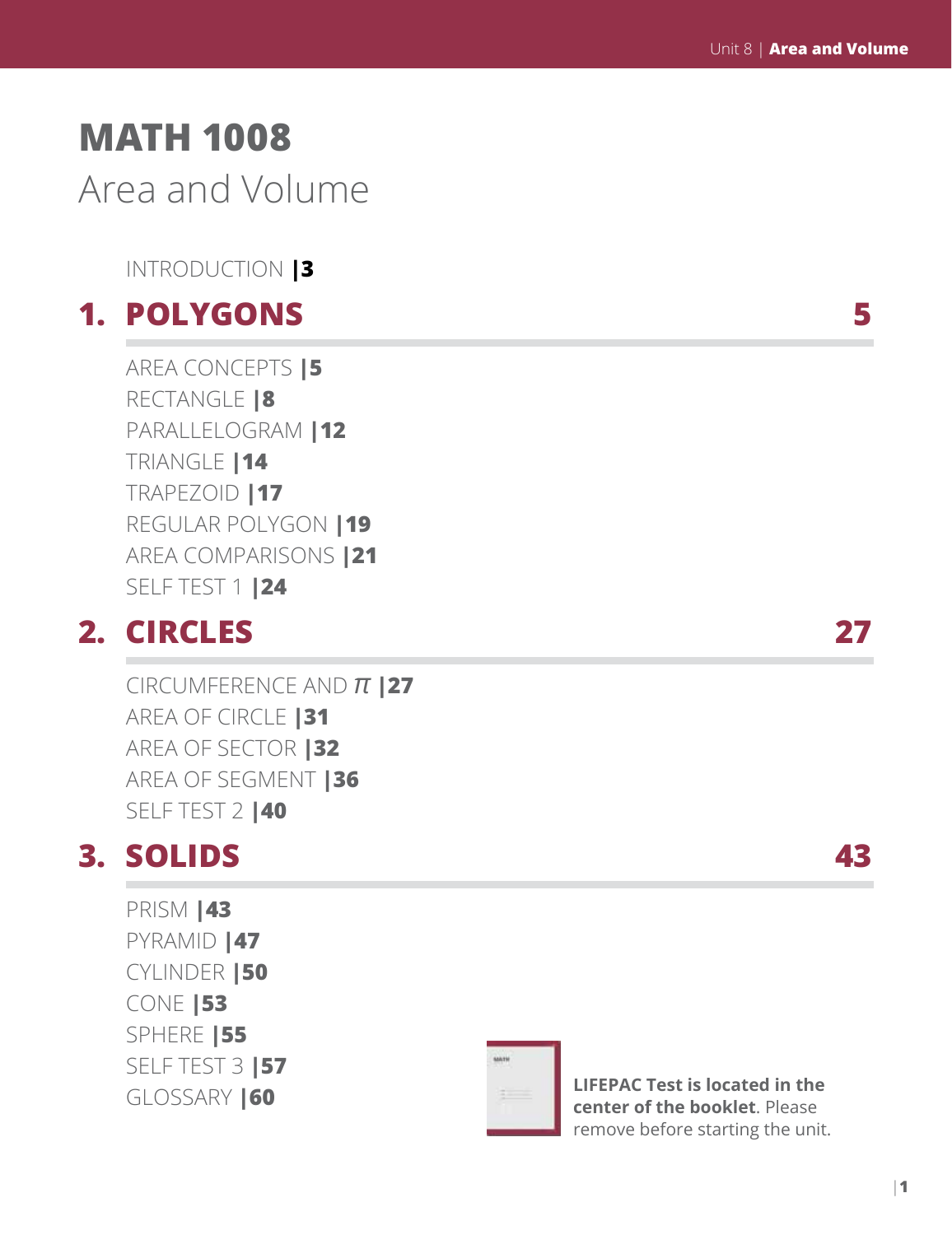**Author:**  Milton R. Christen, M.A.

**Editor-in-Chief:**  Richard W. Wheeler, M.A.Ed.

**Editor:**  Robin Hintze Kreutzberg, M.B.A.

**Consulting Editor:**  Robert L. Zenor, M.A., M.S.

**Revision Editor:**  Alan Christopherson, M.S.



#### **804 N. 2nd Ave. E. Rock Rapids, IA 51246-1759**

© MCMXCVII by Alpha Omega Publications, Inc. All rights reserved. LIFEPAC is a registered trademark of Alpha Omega Publications, Inc.

All trademarks and/or service marks referenced in this material are the property of their respective owners. Alpha Omega Publications, Inc. makes no claim of ownership to any trademarks and/ or service marks other than their own and their affiliates, and makes no claim of affiliation to any companies whose trademarks may be listed in this material, other than their own.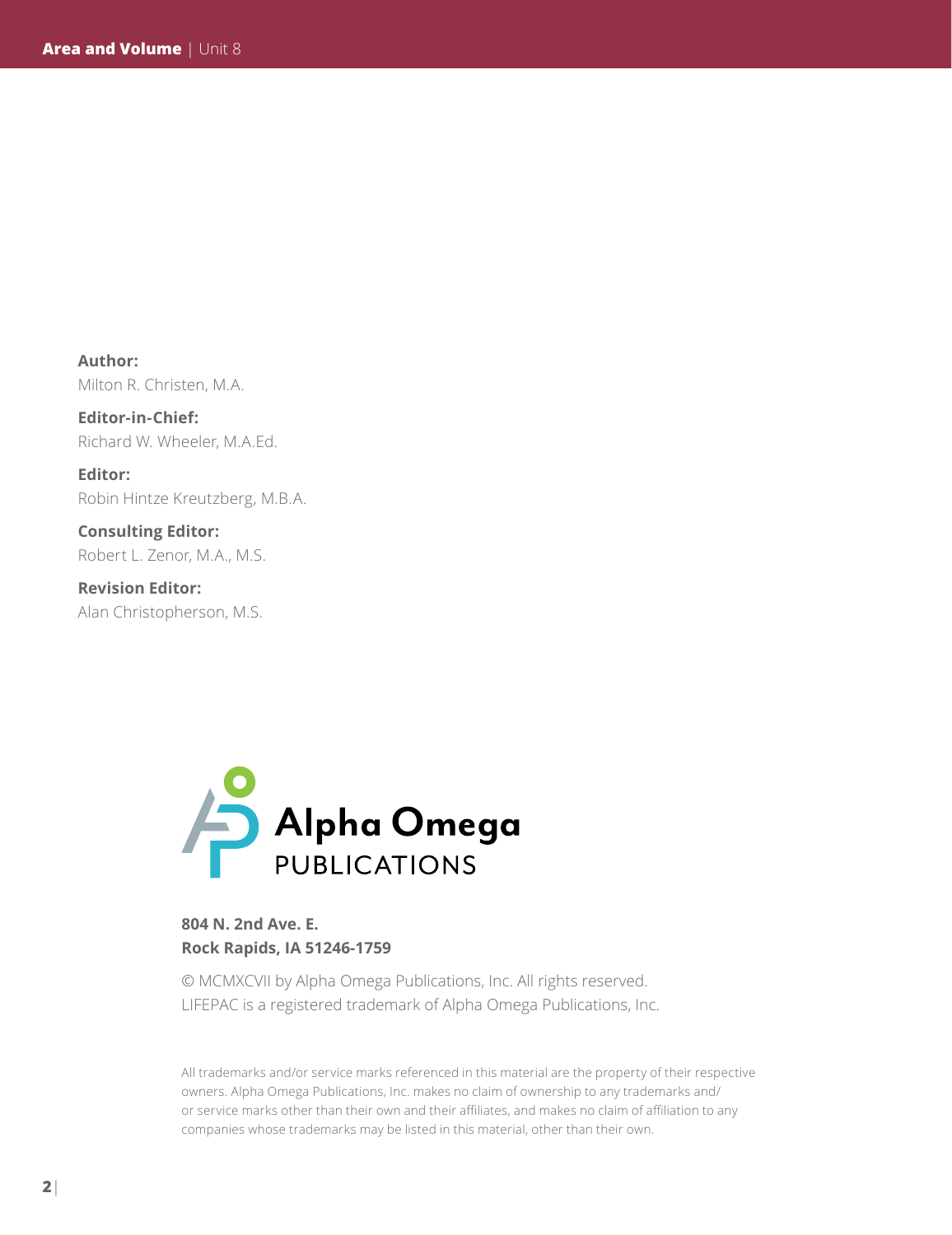# **Area and Volume**

### Introduction

In other mathematics LlFEPACs, you have learned how to find the area and volume of many geometric shapes. You were given a formula or a rule and some numbers to substitute into it. You then did the computations and came out with an answer.

In this LIFEPAC®, you will study area and volume as a part of our deductive system. You will learn why the formulas for area and volume are written as they are rather than simply using them. We shall define some terms, state some postulates, and prove theorems about area and volume. Some of the theorems will be the familiar formulas you have used in the past.

## **Objectives**

**Read these objectives.** The objectives tell you what you will be able to do when you have successfully completed this LIFEPAC. When you have finished this LIFEPAC, you should be able to:

- **1.** Define area.
- **2.** Calculate the area of certain polygons.
- **3.** Compare areas of similar polygons.
- **4.** Calculate the circumference of a circle.
- **5.** Calculate the area of a circle.
- **6.** Calculate the area of a sector of a circle.
- **7.** Calculate the area of a segment of a circle.
- **8.** Calculate the surface areas of certain solid figures.
- **9.** Calculate the volumes of certain solid figures.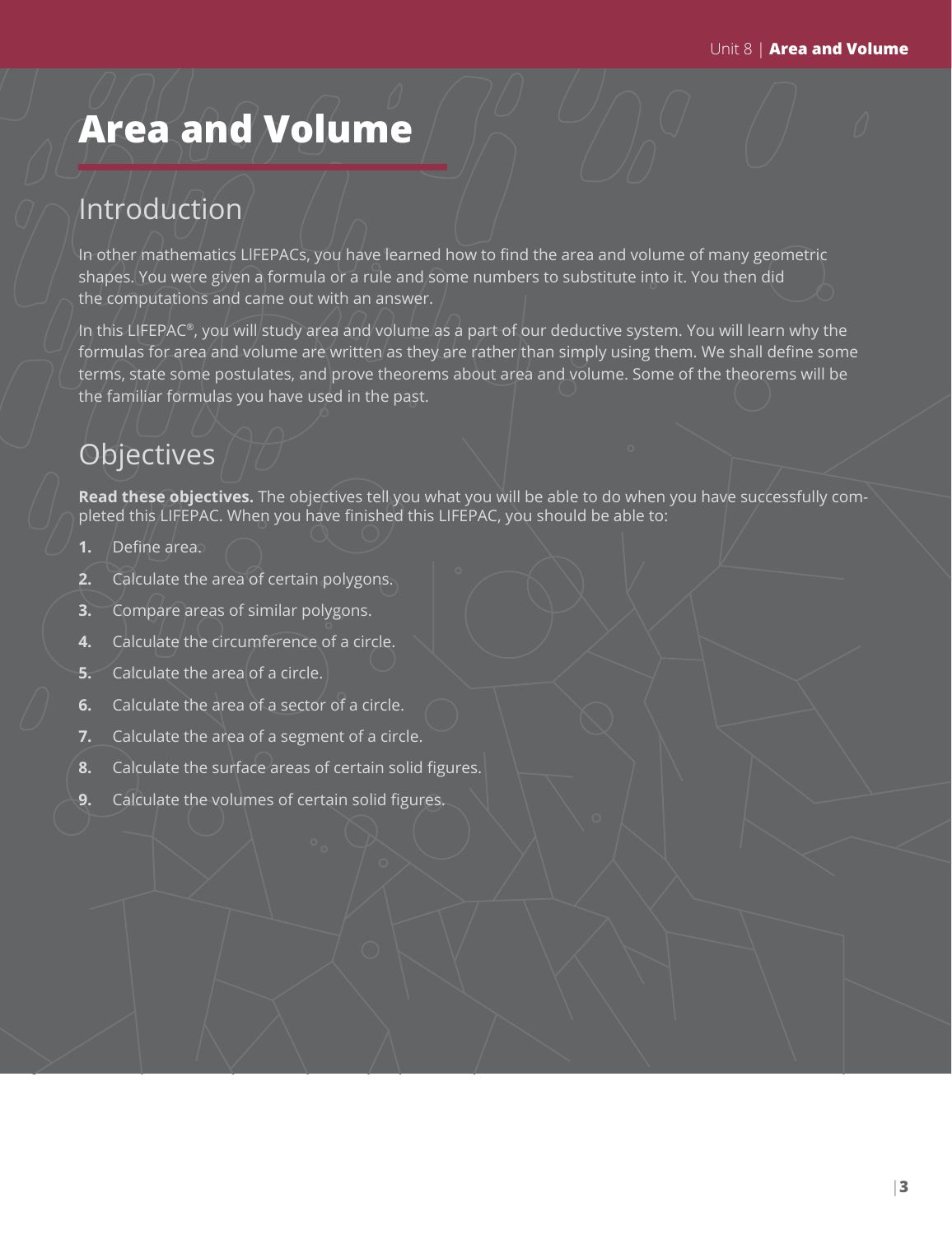# 1. POLYGONS

In this section we shall derive the formulas for the areas of some quadrilaterals, triangles, and regular polygons. We shall also compare the areas of similar polygons using proportions.

#### **Section Objectives**

**Review these objectives**. When you have completed this section, you should be able to:

- 1. Define area.
- 2. Calculate the area of certain polygons.
- 3. Compare areas of similar polygons.

### **AREA CONCEPTS**

When we speak of the area of figures, we are referring to the measure of what can go inside the figure. This "inside" of a figure is called a *region*. A *triangular region* is the union of a triangle and its interior. A *polygonal region* is the union of the nonoverlapping triangular regions. Every polygon can be broken into triangular regions in different ways.



#### **DEFINITIONS**

**Area** the measure of the space inside a geometric figure.

**Region** the space inside and including the sides of a figure.

You will now learn three postulates that have to do with area and regions.

#### **POSTULATE 17**

P17: For every polygonal region there exists one unique positive number that is called the area of that region.

Postulate 17 gives us a number that can be used to represent area.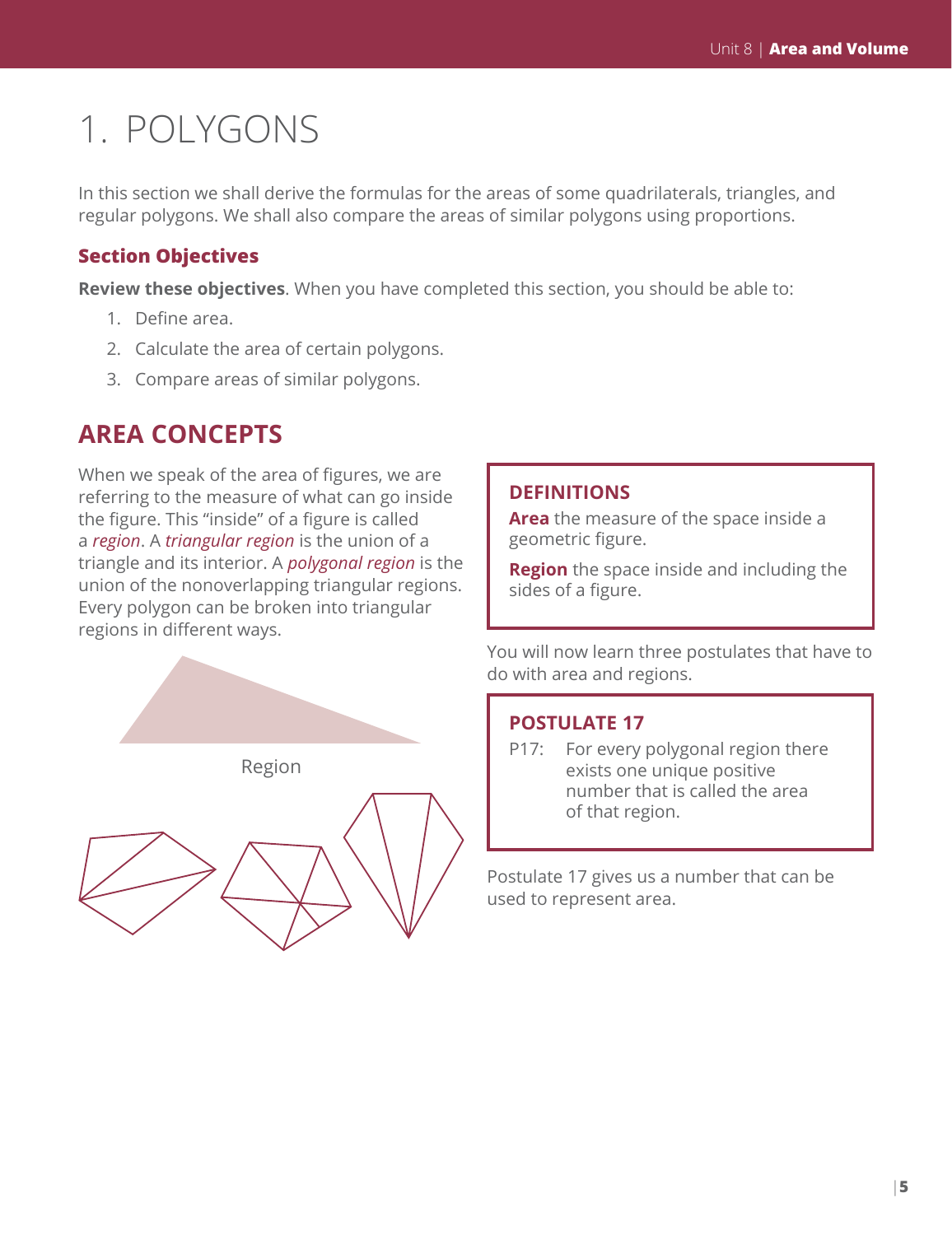#### **POSTULATE 18**

P18: If two triangles are congruent, then their areas are the same number.

Postulate 18 seems reasonable, since congruent triangles have the same shape and the same size and since area is a number that measures the size of the triangle.

#### **POSTULATE 19:**

P19: The area of a polygonal region is the sum of the areas of the triangular regions that form the polygonal region.

(Area Addition Postulate)

Postulate 19 gives us a way of adding areas of triangles to find the area of any polygon. This postulate is similar both to the angle addition theorem that allows us to add angle measures and to the definition of betweenness in which we add lengths of segments.



Area  $ABCDF =$ Area AEB + Area BEC + Area CED.

To make use of the idea of area in the physical world, we need to agree on a unit for measuring area. The *square unit* has been developed in the following manner.

Consider a square one unit on each side. We shall agree that the area of this square is one square unit. When we find the area of a region, we are looking for the number of these square units that will fit onto the surface of that region. The unit of measurement used could be inches, feet, yards, or any other unit of length. The corresponding unit for area would be square inch, square foot, and square yard.



1 square unit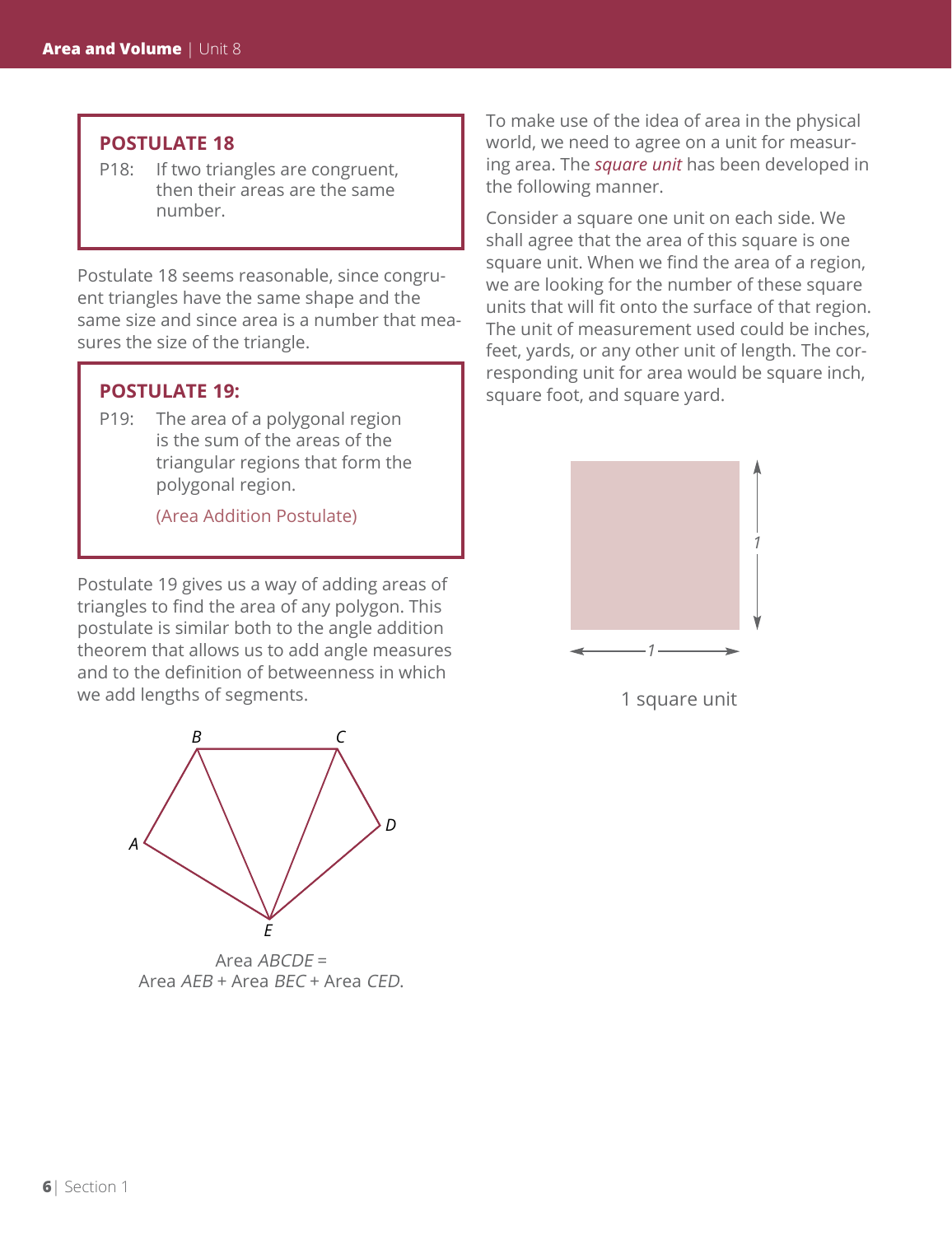

#### **Complete the following activities.**

**1.1** Divide the three similar polygons into triangular regions in three different ways.



**1.2** If the area of each of the triangular regions is as shown, what is the area (*A*) of each polygon?







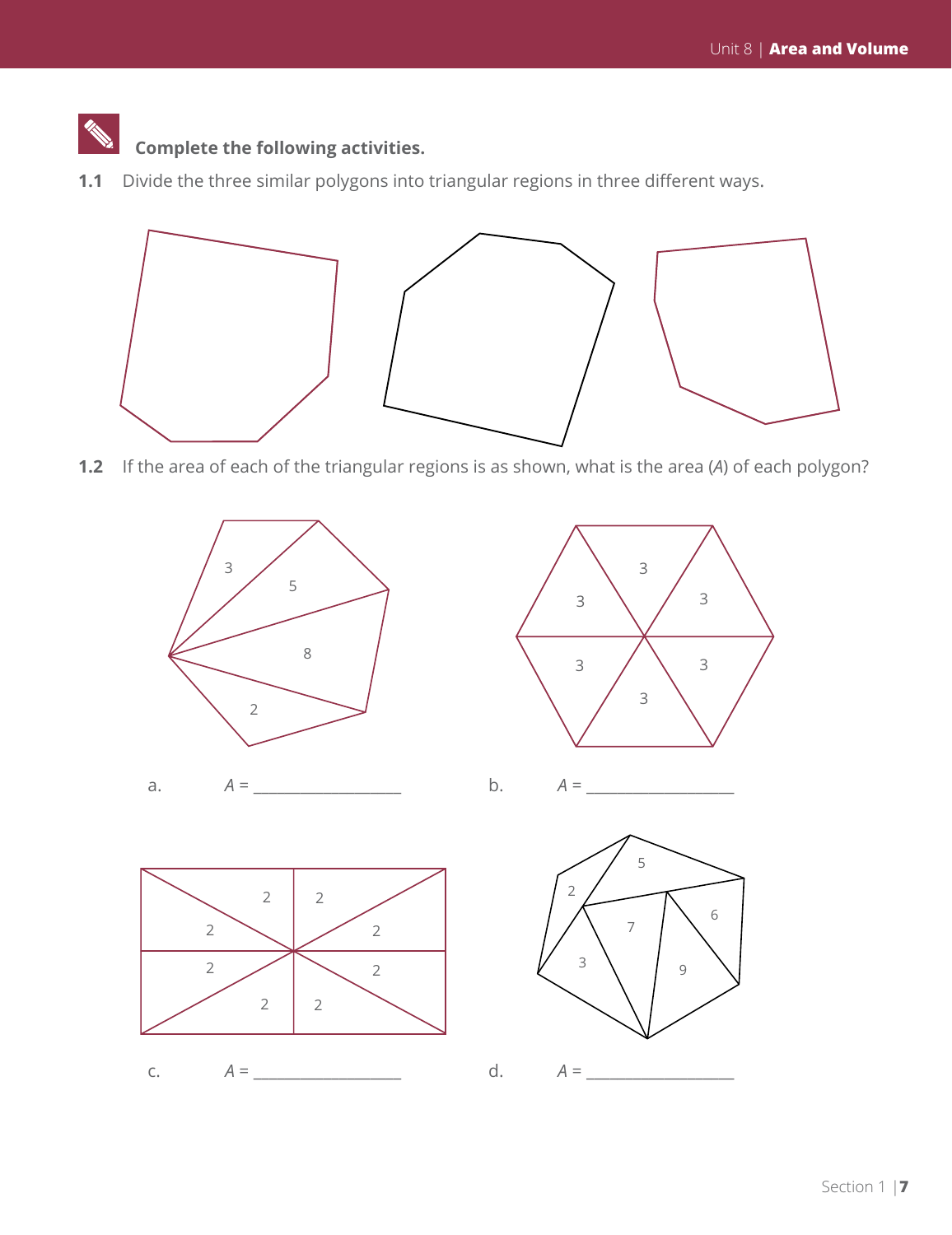| <b>1.3</b> If triangle RST is congruent to triangle WXY and the area of triangle WXY is 20 square inches, |  |
|-----------------------------------------------------------------------------------------------------------|--|
| what is the area of triangle RST?                                                                         |  |

| <b>1.4</b> Which three of the following numbers cannot represent the area of a polygon? |         |         |        |
|-----------------------------------------------------------------------------------------|---------|---------|--------|
| a. 68                                                                                   | h. 40   | $c. -5$ | d. √30 |
| e. 0                                                                                    | f. -200 |         |        |

**1.5** If two triangles have the same area, must they be congruent? \_\_\_\_\_\_\_\_\_\_\_\_\_\_\_\_\_\_\_\_

**1.6** Can a rectangle and a triangle have the same area? \_\_\_\_\_\_\_\_\_\_\_\_\_\_\_\_\_\_\_\_\_\_\_\_

**1.7** When a diagonal is drawn in a rectangle, what is true of the areas of the two triangles into which it divides the rectangle? Why? \_\_\_\_\_\_\_\_\_\_\_\_\_\_\_\_\_\_\_\_\_\_\_\_\_\_\_\_\_\_\_\_\_\_\_\_\_\_\_\_\_\_\_\_\_\_\_\_\_\_\_\_\_\_\_\_\_\_

 $\_$  ,  $\_$  ,  $\_$  ,  $\_$  ,  $\_$  ,  $\_$  ,  $\_$  ,  $\_$  ,  $\_$  ,  $\_$  ,  $\_$  ,  $\_$  ,  $\_$  ,  $\_$  ,  $\_$  ,  $\_$  ,  $\_$  ,  $\_$  ,  $\_$  ,  $\_$  ,  $\_$  ,  $\_$  ,  $\_$  ,  $\_$  ,  $\_$  ,  $\_$  ,  $\_$  ,  $\_$  ,  $\_$  ,  $\_$  ,  $\_$  ,  $\_$  ,  $\_$  ,  $\_$  ,  $\_$  ,  $\_$  ,  $\_$  ,

- **1.8** Do the diagonals of a rhombus divide it into four triangles of equal area?\_\_\_\_\_\_\_\_\_\_\_\_\_\_\_\_\_\_\_\_
- **1.9** If two equilateral triangles have equal perimeters, must they also have equal areas?
- **1.10** If two polygons have the same area, must they have the same number of sides? \_\_\_\_\_\_\_\_\_\_

### **RECTANGLE**

\_\_\_\_\_\_\_\_\_\_\_\_\_

Suppose we take a rectangle with length of six inches and width of three inches.

We can place 18 square inches inside this region, as the figure shows. Therefore, the area of the rectangle is 18 sq. in.

Model 1:

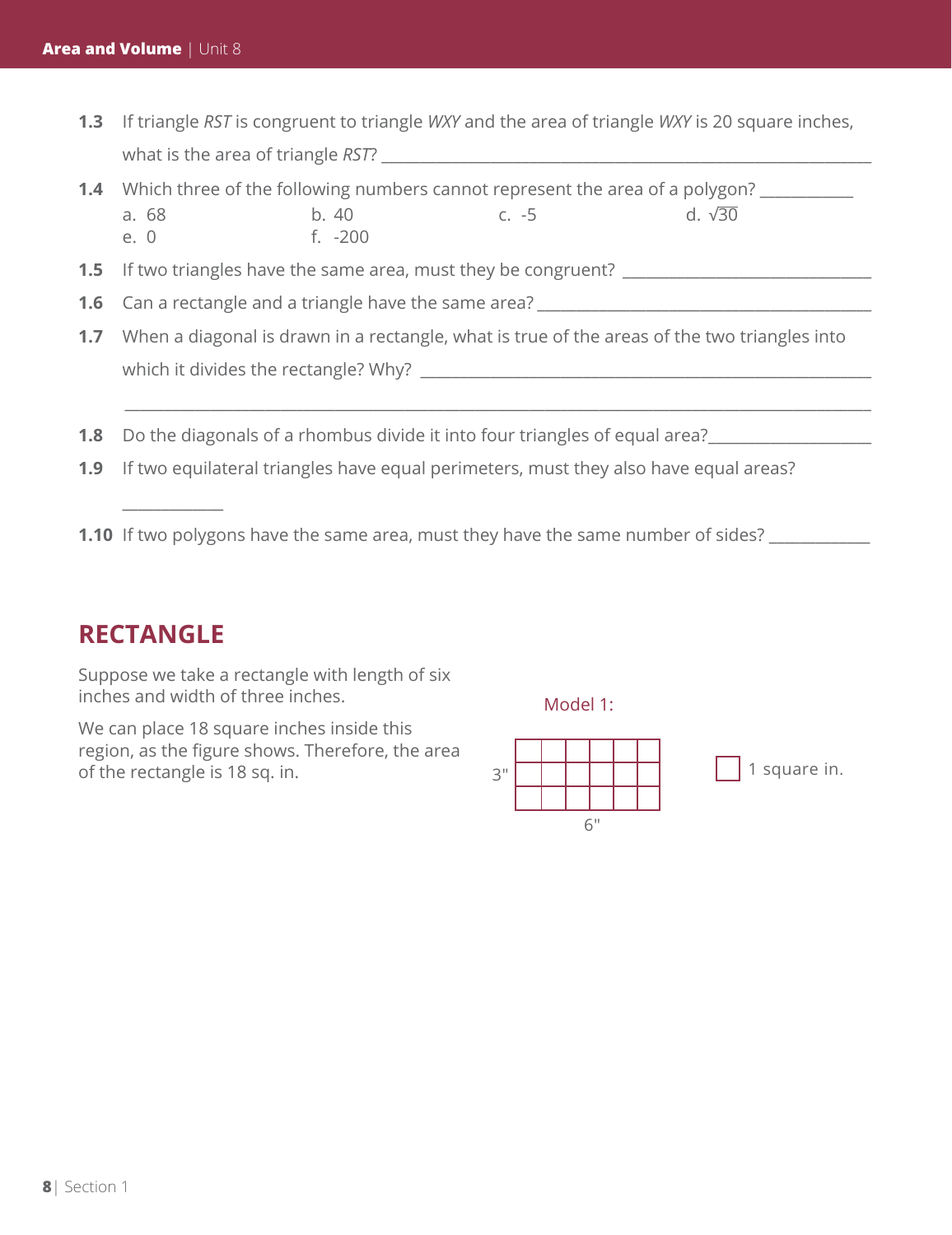Suppose we take a rectangle that measures 5 ft. by 3 ft.



We can put 15 sq. ft. in the rectangle. The area of the rectangle would be 15 sq. ft.

If a rectangle were 3  $\frac{1}{2}$  cm long and 2 cm wide, its area would be 7 sq. cm.

Model 3:



We can calculate the area number in each case by multiplying the length of the base of the rectangle by the length of the altitude to that base.

> Model 1:  $6 \times 3 = 18$ Model 2:  $3 \times 5 = 15$ Model 3:  $3\frac{1}{2} \times 2 = 7$

This fact suggests the next postulate.

#### **POSTULATE 20:**

P20: The area of a rectangle is the product of the length of a base and the length of the altitude to that base:

*A* = *bh*

Any side of a rectangle can be considered to be the base. Then each side adjacent to that base is an altitude to that base. Another way of saying Postulate 20 is that the area is the product of the length and the width.

A useful corollary to Postulate 20 tells how to find the area of a square.

Corollary: The area of a square is the square of the length of its side: 
$$
A = s^2
$$
.

Since a square is a rectangle with base and altitude equal, we can replace *s* for *b* and *h* in the formula for area of a rectangle.



When using an area formula in an application problem, you may use any practical unit of length. However, within any particular problem all dimensions must be in the same unit of length.

Model 1: Find the area of a rectangle with length of 2 yds. and width of 3 feet.

Solution: Let the linear unit be feet. Therefore, the length is 2 yds.  $\times$  3 = 6 ft.

*A* = *bh*

 $A = 6(3)$ 

$$
A = 18 \text{ sq. ft.}
$$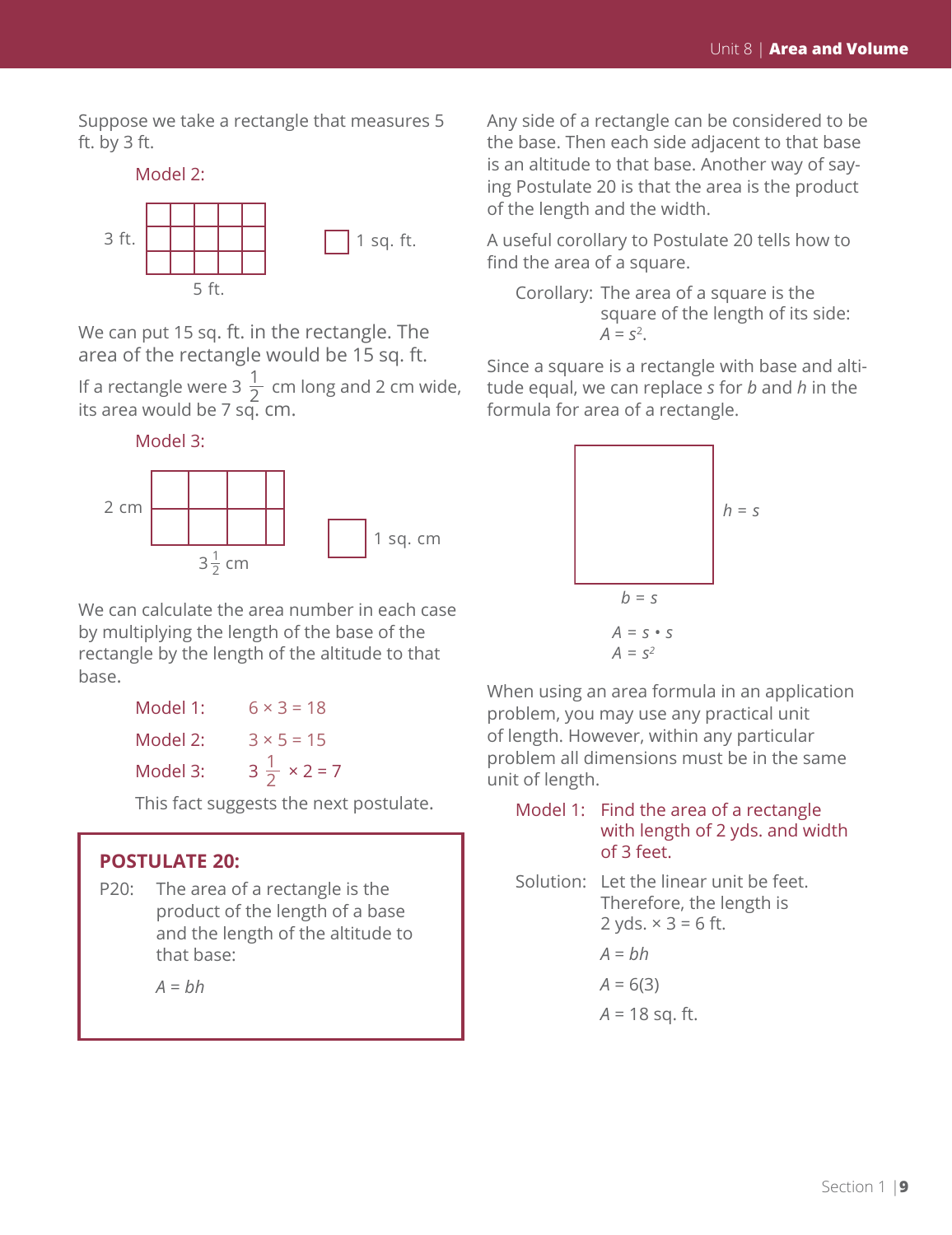#### Model 2: Find the area of a rectangle if its base is 2 ft. and its height is 18 inches.

Alternatively, let the linear unit be feet. Then the height is 18 inches divided by 12 = 1  $\frac{1}{2}$ ft.

Solution: Let the linear unit be inches. Therefore, the base is 2 ft.  $\times$  12 = 24 inches.

> *A* = *bh*  $A = 24(18)$ *A* = 432 sq. in.

 *A* = *bh*  $A = 2(1 \frac{1}{2})$ *A* = 3 sq. ft.



**Complete the following activities.**

\_\_\_\_\_\_\_\_\_\_\_\_\_\_\_\_\_\_\_\_\_\_\_\_\_\_\_\_\_\_\_

\_\_\_\_\_\_\_\_\_\_\_\_\_\_\_\_\_\_\_\_\_\_\_\_\_\_\_\_\_\_\_

\_\_\_\_\_\_\_\_\_\_\_\_\_\_\_\_\_\_\_\_\_\_\_\_\_\_\_\_\_\_\_

\_\_\_\_\_\_\_\_\_\_\_\_\_\_\_\_\_\_\_\_\_\_\_\_\_\_\_\_\_\_\_

- **1.11** Find the area of a rectangle with base of 12 inches and height of 8 inches.
- **1.12** Find the area of a square with side of 7 feet.
- **1.13** Find the area of a rectangle with length of 6 inches and width of 2 feet.
	- a. In sq. ft.:  $\Box$  b. In sq. in.:
- **1.14** Find the length of a rectangle with area of 16 sq. cm and width of 8 cm.

**1.15** Find the side of a square with area of 25 sq. ft.

**1.16** Find the number of square inches in one square foot.

- **1.17** The area of a desk top is 8  $\frac{3}{4}$  square feet. If the length is 3  $\frac{1}{2}$  ft., find the width.
- **1.18** The Smiths plan to recarpet their family room, which measures 15 ft. by 20 ft. How many square yards of carpet are needed?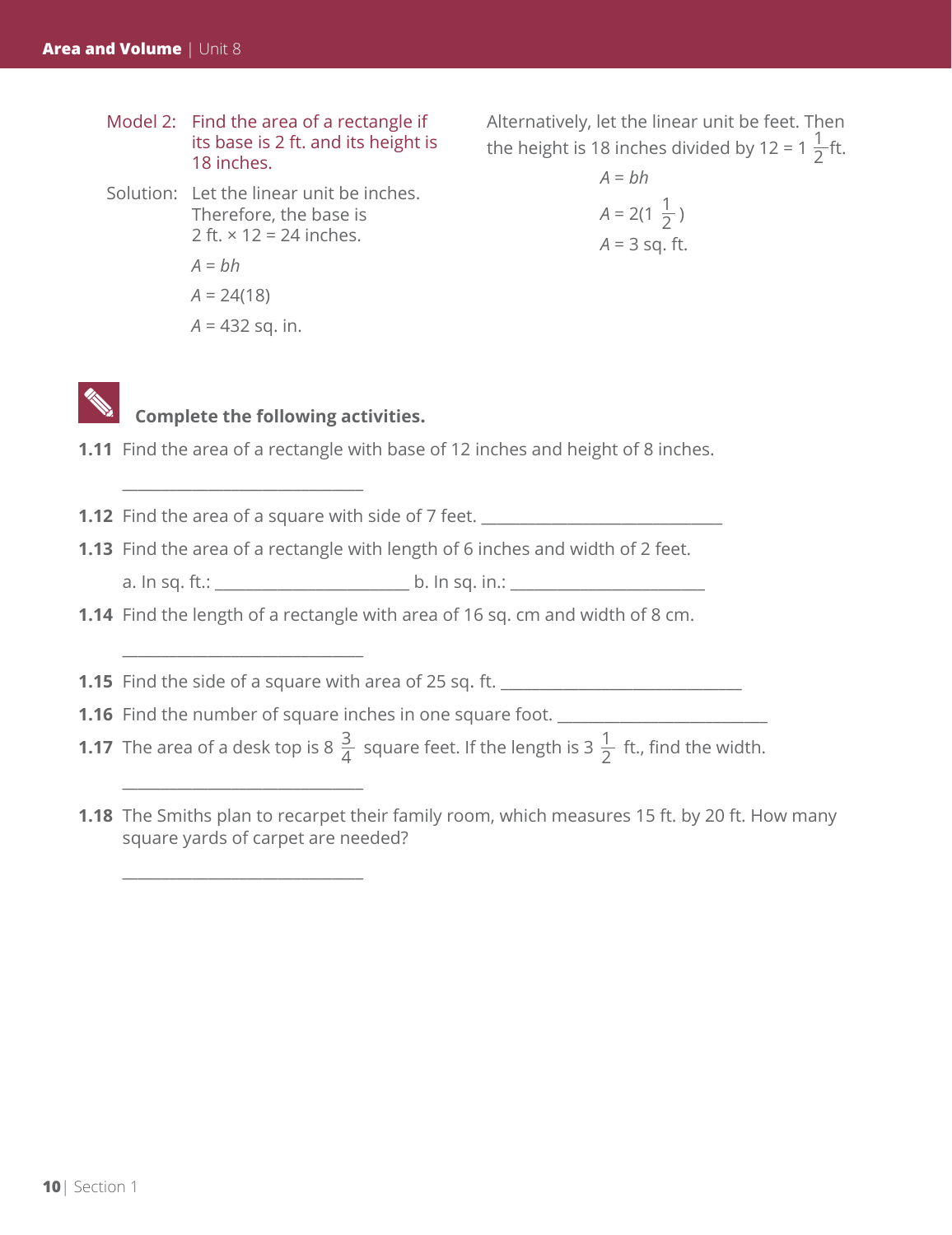**1.19** The roof of a cabin is to be shingled at a cost of \$70 a square. (A square, in shingling, is a region with an area of 100 sq. ft.) Find the cost of shingling the roof shown.



- **1.20** A wooden fence 6 ft. high and 300 ft. long is to be painted. How many gallons of paint are needed if one gallon covers 400 sq. ft.?
- **1.21** A piece of sheet metal is cut and bent to form a box, as shown. The box has no top.



Find the area of:

\_\_\_\_\_\_\_\_\_\_\_\_\_\_\_\_\_\_\_\_\_\_\_\_\_\_\_\_\_\_\_

\_\_\_\_\_\_\_\_\_\_\_\_\_\_\_\_\_\_\_\_\_\_\_\_\_\_\_\_\_\_\_

a**.** the bottom: \_\_\_\_\_\_\_\_\_\_\_\_\_\_\_\_\_\_\_\_\_\_\_\_\_\_\_\_\_\_\_\_\_\_\_\_\_\_\_

b**.** the two longer sides: \_\_\_\_\_\_\_\_\_\_\_\_\_\_\_\_\_\_\_\_\_\_\_\_\_\_\_\_\_\_\_\_\_\_\_\_\_\_\_

c. the two shorter sides:

\_\_\_\_\_\_\_\_\_\_\_\_\_\_\_\_\_\_\_\_\_\_\_\_\_\_\_\_\_\_\_\_\_\_\_\_\_\_\_\_\_\_\_

- **1.22** A 3-ft.-wide sidewalk surrounds a rectangular plot that measures 20 ft. by 30 ft. Find the area of the sidewalk.
- **1.23** A rectangle is twice as long as it is wide. If its area is 50 sq. yds., find the length and the width.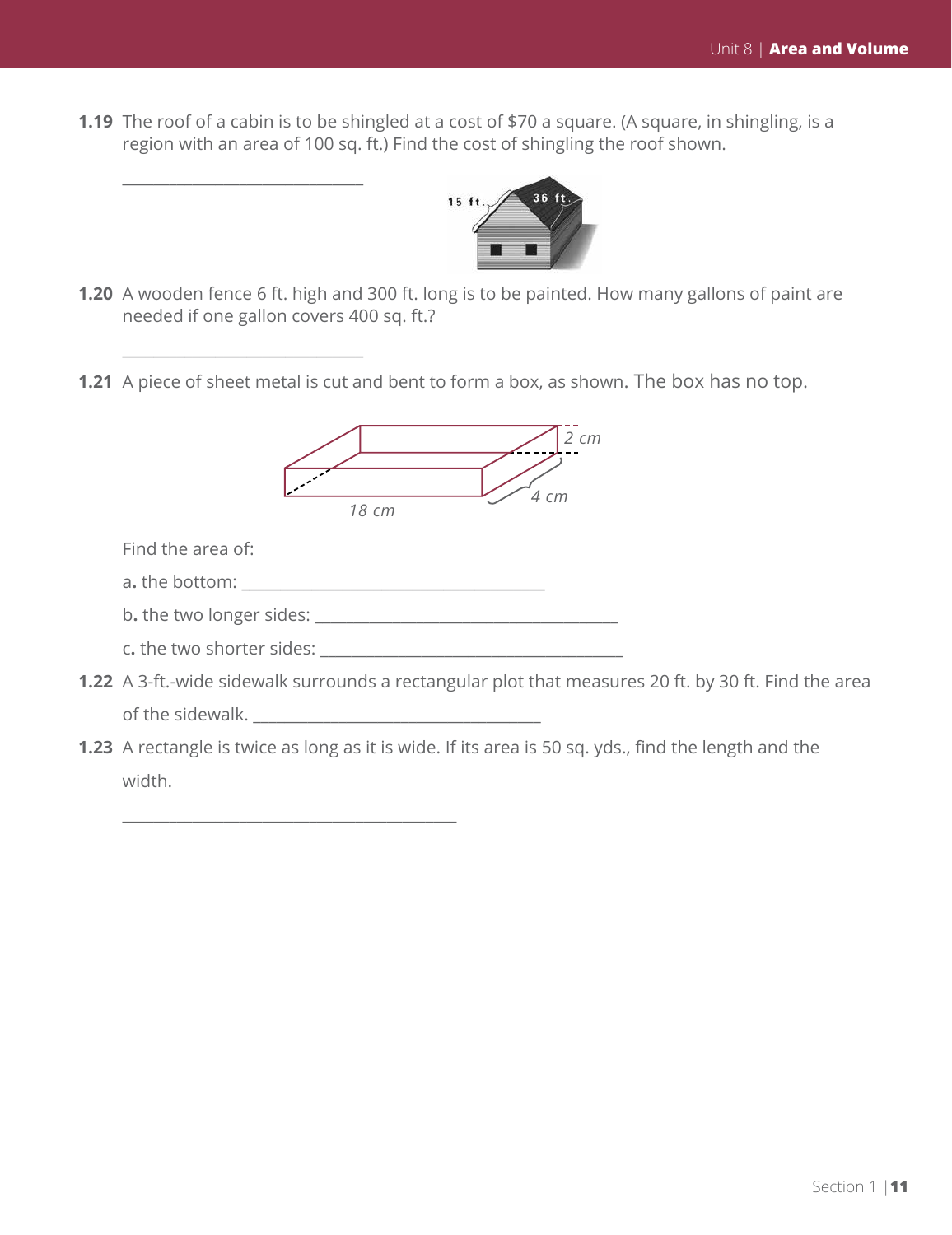**1.24** Some pleated draperies must be twice as wide as the window they cover. How many square yards of material are needed to cover a window 2 ft. wide and 3 ft. long?



**1.25** Find the area of grass in the home landscape diagram below.

\_\_\_\_\_\_\_\_\_\_\_\_\_\_\_\_\_\_\_\_\_\_\_\_\_\_\_\_\_\_\_\_\_\_\_\_\_\_\_\_\_\_\_\_\_\_\_\_\_\_\_\_\_\_\_\_\_

\_\_\_\_\_\_\_\_\_\_\_\_\_\_\_\_\_\_\_\_\_\_\_\_\_\_\_\_\_\_\_\_\_\_\_\_\_\_\_\_\_\_\_\_\_\_\_\_\_\_\_\_\_\_\_\_\_



### **PARALLELOGRAM**

Any side of a parallelogram can be called its *base*. The *altitude* to that base is the length of the perpendicular segment between the *D* base and its opposite side.

#### **THEOREM 8-1**

The area of a parallelogram is the product of any base and the altitude to that base:

*A* = *bh*

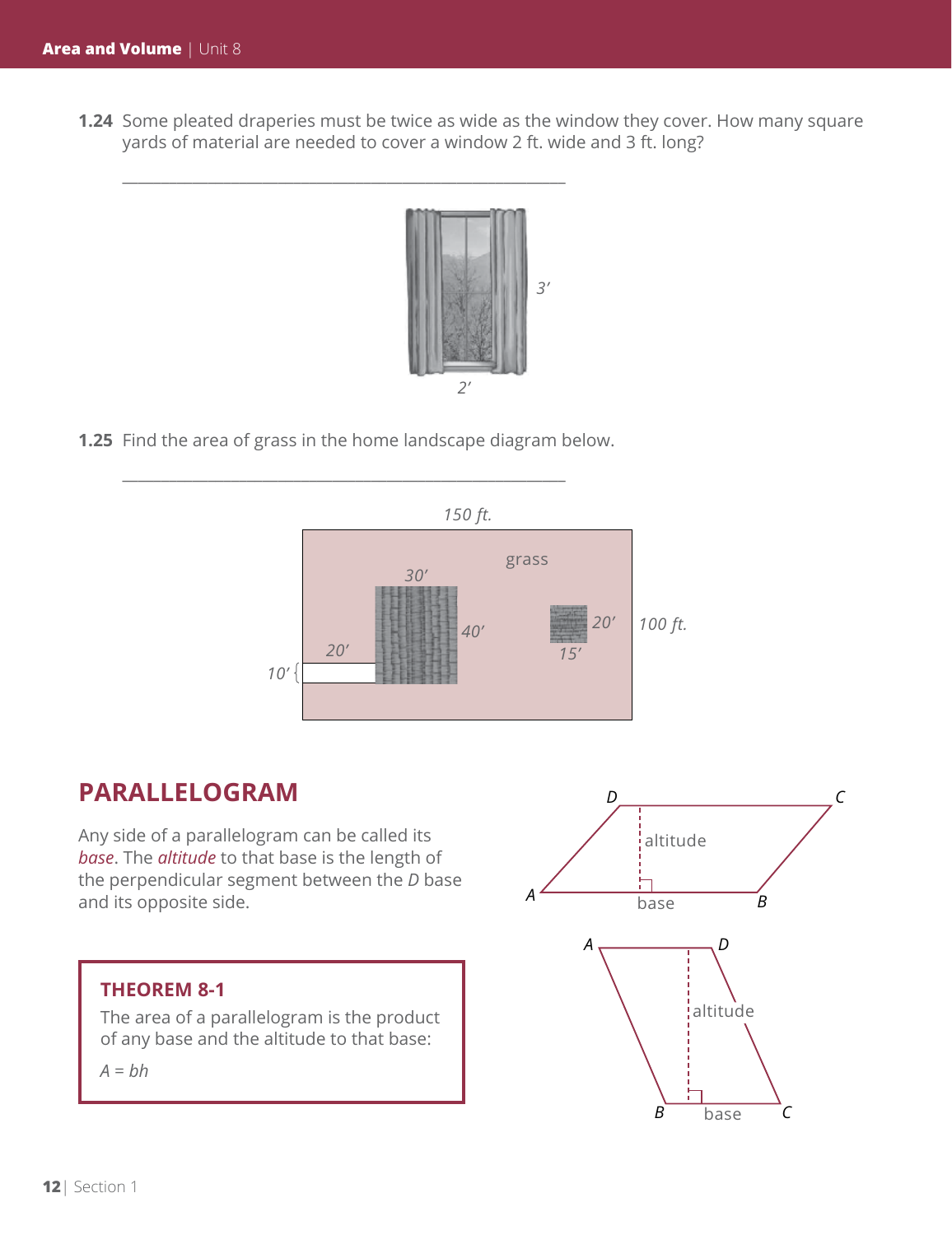| Given:               | $\angle$ RSTU with RS = b = base<br>$\overline{SX} \perp \overline{UT}$ and $SX = h =$ altitude                                                                                                                                                          |  |
|----------------------|----------------------------------------------------------------------------------------------------------------------------------------------------------------------------------------------------------------------------------------------------------|--|
| To Prove:            | Area of $\Box$ RSTU = bh                                                                                                                                                                                                                                 |  |
| Outline<br>of Proof: | Move $\triangle STX$ to the other<br>end of RSTU forming a rectangle with base = b and altitude = h. Thus, the area<br>of the rectangle is bh. The area of the parallelogram equals the area of the<br>rectangle; the area of $\angle$ <i>RSTU</i> = bh. |  |

**Find the area of a parallelogram if a base and corresponding altitude have the indicated lengths.**

| <b>1.26</b> Base 3 $\frac{1}{2}$ feet, altitude $\frac{3}{4}$ feet | Area = $\_\_$   |
|--------------------------------------------------------------------|-----------------|
| <b>1.27</b> Base 8 inches, altitude 4 inches                       | Area = $\qquad$ |
| <b>1.28</b> Base 1 $\frac{1}{2}$ feet, altitude 6 inches           | Area = $\_\_$   |
| <b>1.29</b> Base $x$ yards, altitude $y$ feet                      | $Area =$        |

Find the area of  $\Box$ ABCD given m  $\angle$ A = 30° and the following measures.

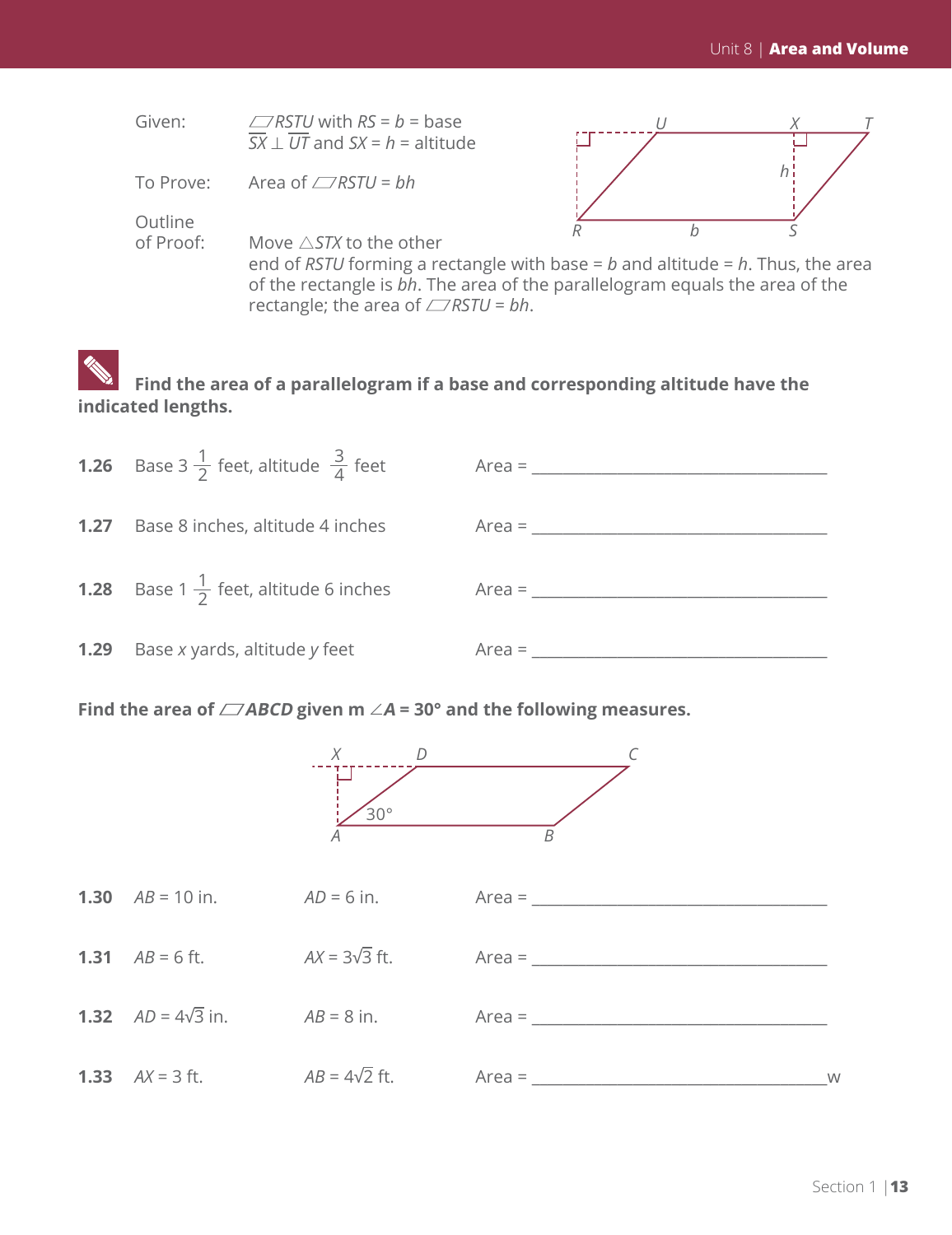# **SELF TEST 1**

**Match the formula with the polygon** (each answer, 2 points)**.**

| 1.01   | Area of rectangle                                  | a. $A = \frac{1}{2}bh$            |
|--------|----------------------------------------------------|-----------------------------------|
| 1.02   | Area of parallelogram                              | b. $A = \frac{1}{2}h(b_1 + b_2)$  |
| 1.03   | Area of trapezoid                                  | c. $A = \frac{1}{2}ap$            |
| 1.04   | Area of square                                     | d. $A = \frac{1}{4} s^2 \sqrt{3}$ |
| 1.05   | Area of rhombus                                    | e. $A = bh$                       |
| 1.06   | Area of regular polygon                            | f. $A = \frac{1}{2} d_1 d_2$      |
| 1.07   | Area of triangle                                   | g. $A = s^2$                      |
| $\sim$ | A common of the most between the basic commonly of |                                   |

**1.08** \_\_\_\_\_\_\_\_ Area of equilateral triangle

\_\_\_\_\_\_\_\_\_\_\_\_\_\_\_\_\_\_\_\_\_\_\_\_\_\_\_\_\_\_

\_\_\_\_\_\_\_\_\_\_\_\_\_\_\_\_\_\_\_\_\_\_\_\_\_\_\_\_\_\_

\_\_\_\_\_\_\_\_\_\_\_\_\_\_\_\_\_\_\_\_\_\_\_\_\_\_\_\_\_\_

\_\_\_\_\_\_\_\_\_\_\_\_\_\_\_\_\_\_\_\_\_\_\_\_\_\_\_\_\_\_

\_\_\_\_\_\_\_\_\_\_\_\_\_\_\_\_\_\_\_\_\_\_\_\_\_\_\_\_\_\_

\_\_\_\_\_\_\_\_\_\_\_\_\_\_\_\_\_\_\_\_\_\_\_\_\_\_\_\_\_\_

\_\_\_\_\_\_\_\_\_\_\_\_\_\_\_\_\_\_\_\_\_\_\_\_\_\_\_\_\_\_

**Complete the following items** (each answer, 4 points)**.**

- **1.09** Find the area of a regular pentagon with side equal to 3 and apothem equal to *K*.
- **1.010** Find the area of a regular hexagon with a 48-inch perimeter.
- **1.011** Find the area of a triangle with base of 10 inches and altitude to the base of 16 inches.
- **1.012** Find the area of a parallelogram with sides of 6 and 12 and an angle of 60°.
- **1.013** Find the area of a trapezoid with bases of 8 and 16 and a height of 10.
- **1.014** Find the area of an equilateral triangle with a side of 6 inches.
- **1.015** Two polygons are similar with the longest side of one 8 and the longest side of the other 10. Find the ratio of the areas.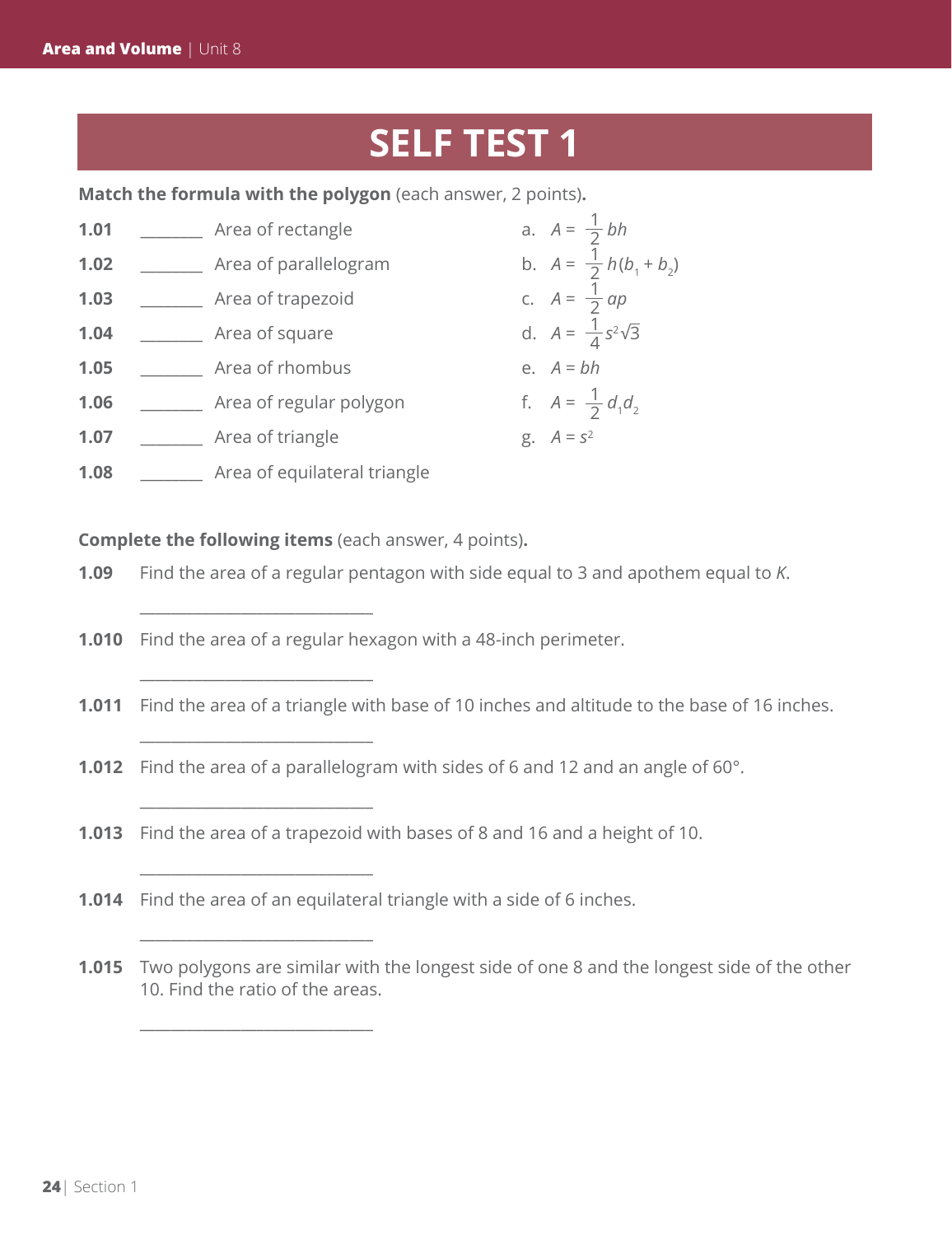**1.016** The sides of a rhombus with angle of 60° are 6 inches. Find the area of the rhombus.

**1.017** An isosceles trapezoid has bases of 4 and 10. If the base angle is 45°, find the area.

\_\_\_\_\_\_\_\_\_\_\_\_\_\_\_\_\_\_\_\_\_\_\_\_\_\_\_\_\_\_

\_\_\_\_\_\_\_\_\_\_\_\_\_\_\_\_\_\_\_\_\_\_\_\_\_\_\_\_\_\_



Section 1 |**25**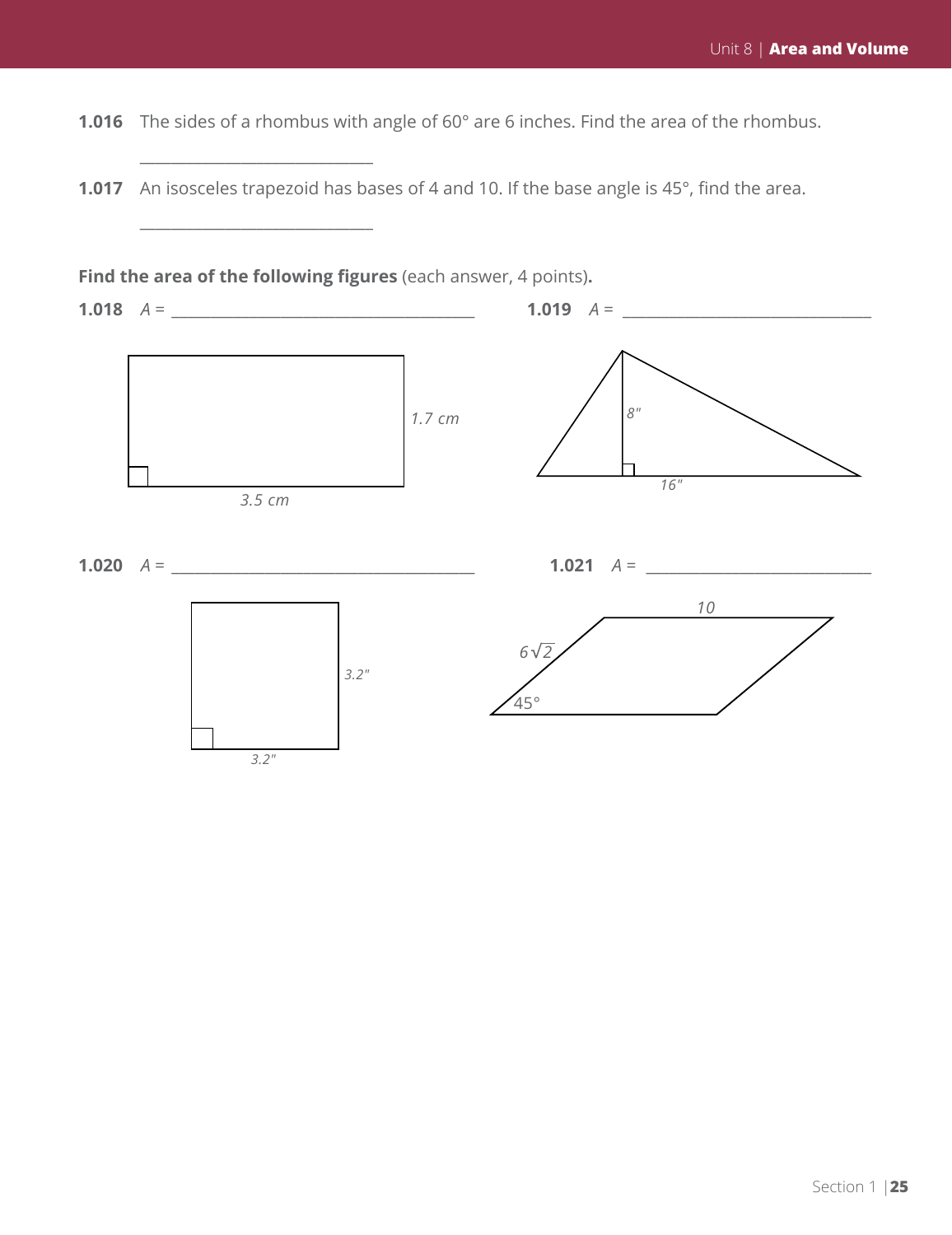#### **Solve the following problem** (5 points)**.**

\_\_\_\_\_\_\_\_\_\_\_\_\_\_\_\_\_\_\_\_\_\_\_\_\_\_

**1.022** Find the number of gallons of paint needed to cover the sides of the building shown with two coats of paint if one gallon covers 350 square feet. Disregard windows and doors. Round to the nearest gallon.